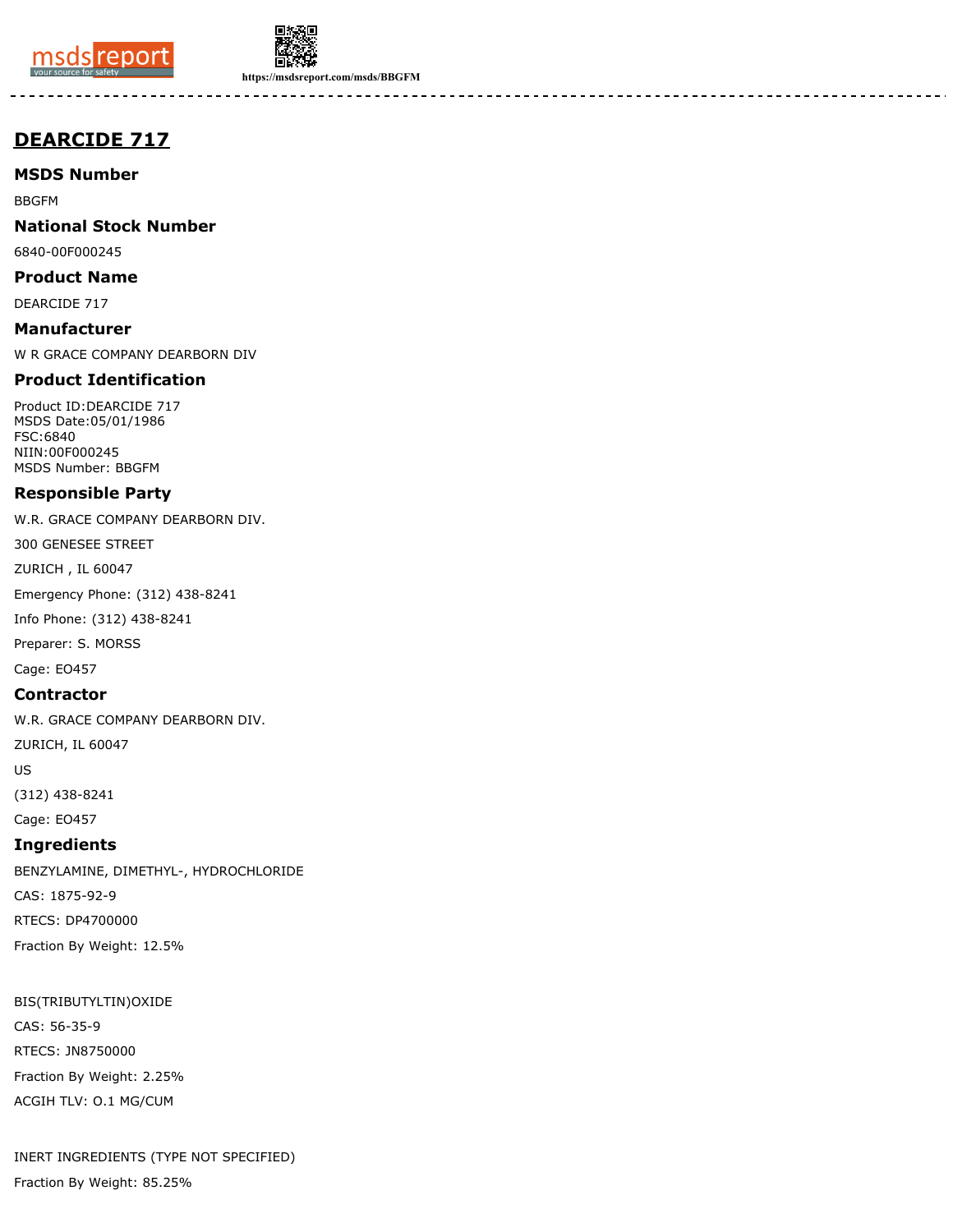



**https://msdsreport.com/msds/BBGFM**

#### **Hazards**

LD50 LC50 Mixture:ORAL LD50 (RAT): 3,008 MG/KG Routes of Entry: Inhalation:YES Skin:YES Ingestion:YES Reports of Carcinogenicity:NTP:NO IARC:NO OSHA:NO Health Hazards Acute and Chronic:INHALATION: IRRITATION OF THE NASAL PASSAGES. INGESTION: HARMFUL & FATAL. SKIN/EYES: DAMAGE & IRRITATION. Explanation of Carcinogenicity:NONE

Effects of Overexposure:INHALATION: IRRITATION OF THE NASAL PASSAGES. INGESTION: HARMFUL & FATAL. SKIN/EYES: DAMAGE & IRRITATION.

#### **First Aid**

First Aid:INGESTION: GIVE MILK, EGG WHITES, & GELATIN SOLUTION. GIVE LARGE QUANTITY OF WATER. INDUCE VOMITING BY GIVING SYRUP OF IPECAC. SKIN: WASH OFF AREA W/SOAP & WATER. EYES: FLUSH W/WATER & SEEK MED ATTN.

# **Fire Fighting**

Flash Point:NONE Extinguishing Media:FOAM, CO2, DRY CHEMICAL Fire Fighting Procedures:WEAR SELF-CONTAINED BREATHING APPARATUS & FULL PROTECTIVE CLOTHING. Unusual Fire/Explosion Hazard:NONE

#### **Accidental Release**

Spill Release Procedures:COLLECT USING ABSORBENT, PLACE IN CONTAINER FOR PROPER DISPOSAL. USE UP TO EQUAL AMOUNTS OF SODIUM OLEATE TO DETOXIFY. Neutralizing Agent:SODIUM OLEATE

#### **Handling**

Handling and Storage Precautions:KEEP CONTAINER CLOSED & PROTECT FROM FREEZING. FREEZE PT, 24F. FOR INDUSTRIAL USE ONLY. KEEP AWAY FROM CHILDREN. DON'T REUSE EMPTY DRUM. Other Precautions:RINSE W/WATER/RETURN TO DRUM RECONDITIONER/DESTROY BY PERFORATING/CRUSHING. KEEP AWAY FROM HEAT/OPEN FLAMES. APPLY ONLY AS SPECIFIED ON LABEL. WATER TREATED W/PRODUCT SHOULD NOT BE USED FOR FOOD PROCE SSING. DON'T BREATHE MIST OR VAPORS.

# **Exposure Controls**

Respiratory Protection:NONE SPECIAL. Ventilation:MECHANICAL EXHAUST: ADEQUATE Protective Gloves:CHEMICAL Eye Protection:GOGGLES, FACE SHIELD Other Protective Equipment:PROTECTIVE CLOTHING Supplemental Safety and Health

## **Chemical Properties**

Vapor Pres:21 Spec Gravity:1.0 pH:9-10 Evaporation Rate & Reference:(BU AC = 1): Solubility in Water:APPRECIABLE Appearance and Odor:COLORLESS LIQUID WITH A SLIGHTLY AROMATIC ODOR

## **Stability**

Stability Indicator/Materials to Avoid:YES STRONG OXIDIZING AGENTS Stability Condition to Avoid:FREEZING, HEAT, OPEN FLAMES Hazardous Decomposition Products:CO, CO2, AMMONIA

#### **Disposal**

Waste Disposal Methods:DON'T FLUSH LARGE QUANTITIES TO DRAIN THAT UPSETS WASTE TREATMENT SYSTEMS. DISPOSE MATERIAL TO EPA PESTICIDE LABEL INSTRUCTIONS. TREATED EFFLUENT SHOULD NOT BE DISCHARGED TO DRAIN, LAKES, STREAM/PUBLI C WATER. DON'T CONTAMINATE WATER BY